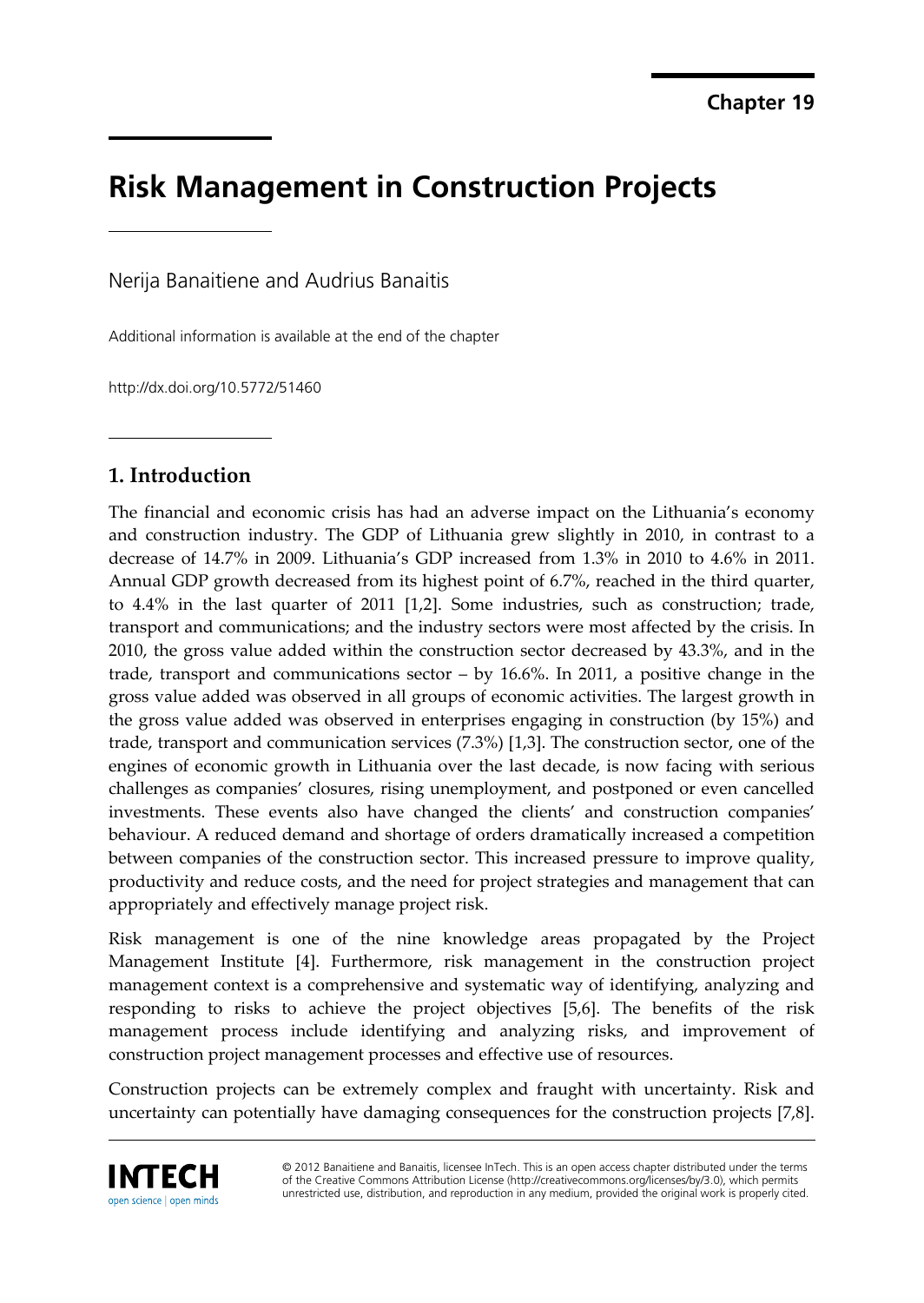Therefore nowadays, the risk analysis and management continue to be a major feature of the project management of construction projects in an attempt to deal effectively with uncertainty and unexpected events and to achieve project success.

Construction projects are always unique and risks raise from a number of the different sources [9,10]. Construction projects are inherently complex and dynamic, and involving multiple feedback processes [11,12]. A lot of participants – individuals and organisations are actively involved in the construction project, and they interests may be positively or negatively affected as a result of the project execution or project completion [4]. Different participants with different experience and skills usually have different expectations and interests [13]. This naturally creates problems and confusion for even the most experienced project managers and contractors.

Cost of risk is a concept many construction companies have never thought about despite the fact that it is one of the largest expense items [14]. Risk management helps the key project participants – client, contractor or developer, consultant, and supplier – to meet their commitments and minimize negative impacts on construction project performance in relation to cost, time and quality objectives. Traditionally, practitioners have tended to associate construction project success with these three aspects of time, cost and quality outcomes.

The current economic downturn and challenges in a highly competitive Lithuania's construction sector require contractors to manage risks by themselves. This paper reports the research that aims to examine the risk analysis and risk management practices in the Lithuanian construction companies.

# **2. Literature review**

In today's post-crisis economy effective risk management is a critical component of any winning management strategy. Risk management is one of the nine knowledge areas propagated by the Project Management Institute (PMI). The PMBOK® Guide recognises nine knowledge areas typical of almost all projects. The nine knowledge areas are [4]:

- 1. Project integration management.
- 2. Project scope management.
- 3. Project time management.
- 4. Project cost management.
- 5. Project quality management.
- 6. Project human resource management.
- 7. Project communications management.
- 8. Project risk management.
- 9. Project procurement management.

Although these knowledge areas are all equally important from a project manager's point of view, in practice a project manager might determine the key areas which will have the greatest impact on the outcome of the project.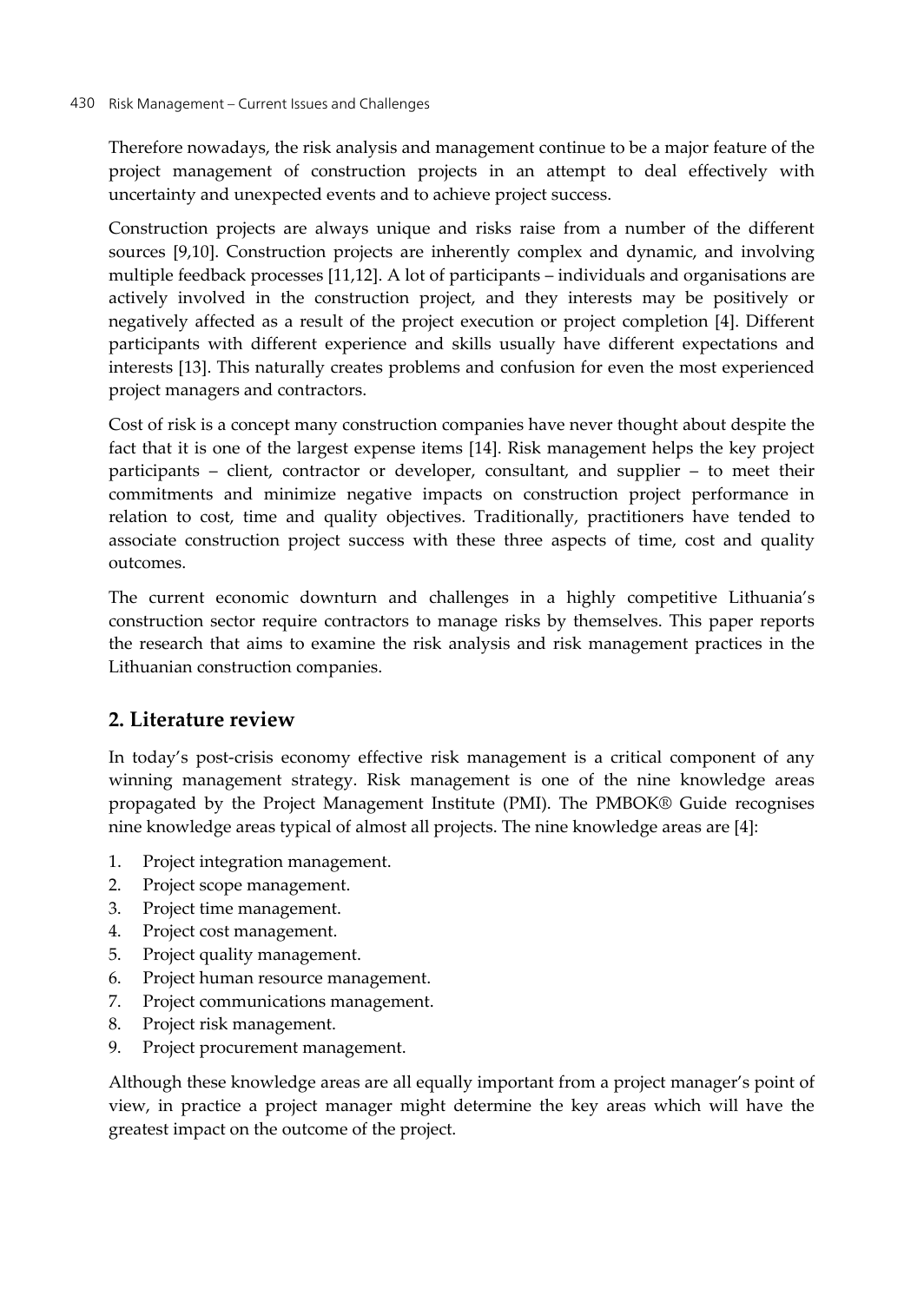Each PMI knowledge area in itself contains some or all of the project management processes. For example, project risk management includes [4]:

- Risk management planning;
- Risk identification;
- Qualitative risk analysis;
- Quantitative risk analysis;
- Risk response planning;
- Risk monitoring and control.

Risk management is probably the most difficult aspect of project management. A project manager must be able to recognise and identify the root causes of risks and to trace these causes through the project to their consequences. Furthermore, risk management in the construction project management context is a comprehensive and systematic way of identifying, analyzing and responding to risks to achieve the project objectives [5,6]. The use of risk management from the early stages of a project, where major decisions such as choice of alignment and selection of construction methods can be influenced, is essential [15]. The benefits of the risk management process include identifying and analyzing risks, and improvement of construction project management processes and effective use of resources.

The construction industry is heterogeneous and enormously complex. There are several major classifications of construction that differ markedly from one another: housing, nonresidential building, heavy, highway, utility, and industrial [16]. Construction projects include new construction, renovation, and demolition for both residential and nonresidential projects, as well as public works projects, such as streets, roads, highways, utility plants, bridges, tunnels, and overpasses. The success parameters for any project are in time completion, within specific budget and requisite performance (technical requirement). The main barriers for their achievement are the change in the project environment. The problem multiplies with the size of the project as uncertainties in project outcome increase with size [17,18]. Large construction projects are exposed to uncertain environment because of such factors as planning, design and construction complexity, presence of various interest groups (owner, consultants, contractors, suppliers, etc.), resources (manpower, materials, equipment, and funds) availability, environmental factors, the economic and political environment and statutory regulations.

Construction projects can be unpredictable. Managing risks in construction projects has been recognized as a very important process in order to achieve project objectives in terms of time, cost, quality, safety and environmental sustainability [19]. Project risk management is an iterative process: the process is beneficial when is implemented in a systematic manner throughout the lifecycle of a construction project, from the planning stage to completion.

In the European Union construction is the sector most at risk of accidents, with more than 1300 people being killed in construction accidents every year. Worldwide, construction workers are three times more likely to be killed and twice as likely to be injured as workers in other occupations. The costs of these accidents are immense to the individual, to the employer and to society. They can amount to an appreciable proportion of the contract price [20].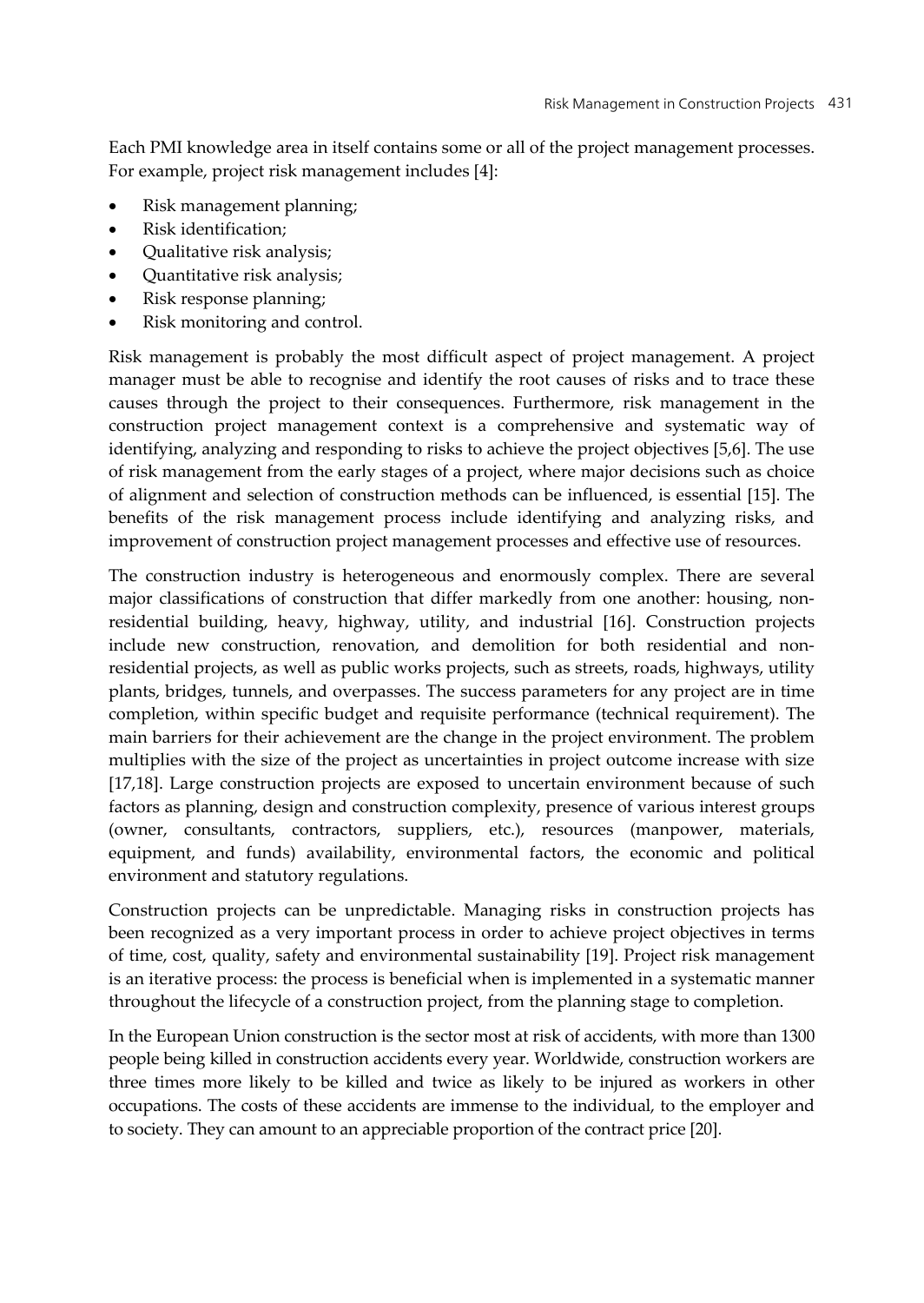Construction activities in Lithuania provided employment to an estimated 93.7 thousand persons in 2011, while an annual turnover in excess of EUR 1.91 billion [21]. Construction is one of Lithuania's largest industries. Unfortunately it has also the occupational health and safety problems. More construction workers are killed, injured or suffer ill-health than in any other industry. In 2011, 13 construction workers killed whilst at work, compared to 7 industrial workers and 4 agricultural workers. In comparison with 2010, the number of fatal accidents in construction enterprises increased by more than 2 times, i.e. from 6 to 13 cases has been reported [22].

The risk analysis and management techniques have been described in detail by many authors [23-27]. A typical risk management process includes the following key steps [28]:

- Risk identification;
- Risk assessment:
- Risk mitigation;
- Risk monitoring.

Risk identification is the first and perhaps the most important step in the risk management process, as it attempts to identify the source and type of risks. It includes the recognition of potential risk event conditions in the construction project and the clarification of risk responsibilities [29]. Risk identification develops the basis for the next steps: analysis and control of risk management. Corrects risk identification ensures risk management effectiveness. Carbone and Tippett [30] stated that the identification and mitigation of project risks are crucial steps in managing successful projects.

The PMBOK® Guide [4] defines a project risk as "an uncertain event or condition that, if it occurs, has a positive or negative effect on at least one project objective". There are many possible risks which could lead to the failure of the construction project, and through the project, it is very important what risk factors are acting simultaneously. As stated by Raz et al. [31], too many project risks as undesirable events may cause construction project delays, excessive spending, unsatisfactory project results or even total failure.

Many approaches on risk classification have been suggested in the literature for effective construction project risk management. Tah and Carr [32] categorized risks into two groups in accordance with the nature of the risks, i.e. external and internal risks. Combining the fuzzy logic and a work breakdown structure, the authors grouped risks into six subsets: local, global, economic, physical, political and technological change. According to Wang et al. [33], the classification of the risks depends mainly upon whether the project is local or international. The internal risks are relevant to all projects irrespective of whether they are local or international. International projects tend to be subjected to the external risk such as unawareness of the social conditions, economic and political scenarios, unknown and new procedural formalities, regulatory framework and governing authority, etc.

According the PMBOK® Guide [4], the risks are categorized into such groups: technical, external, organizational, environmental, or project management. Some categories of risk that affect a construction project are similar to risks for other investment projects, whether it is an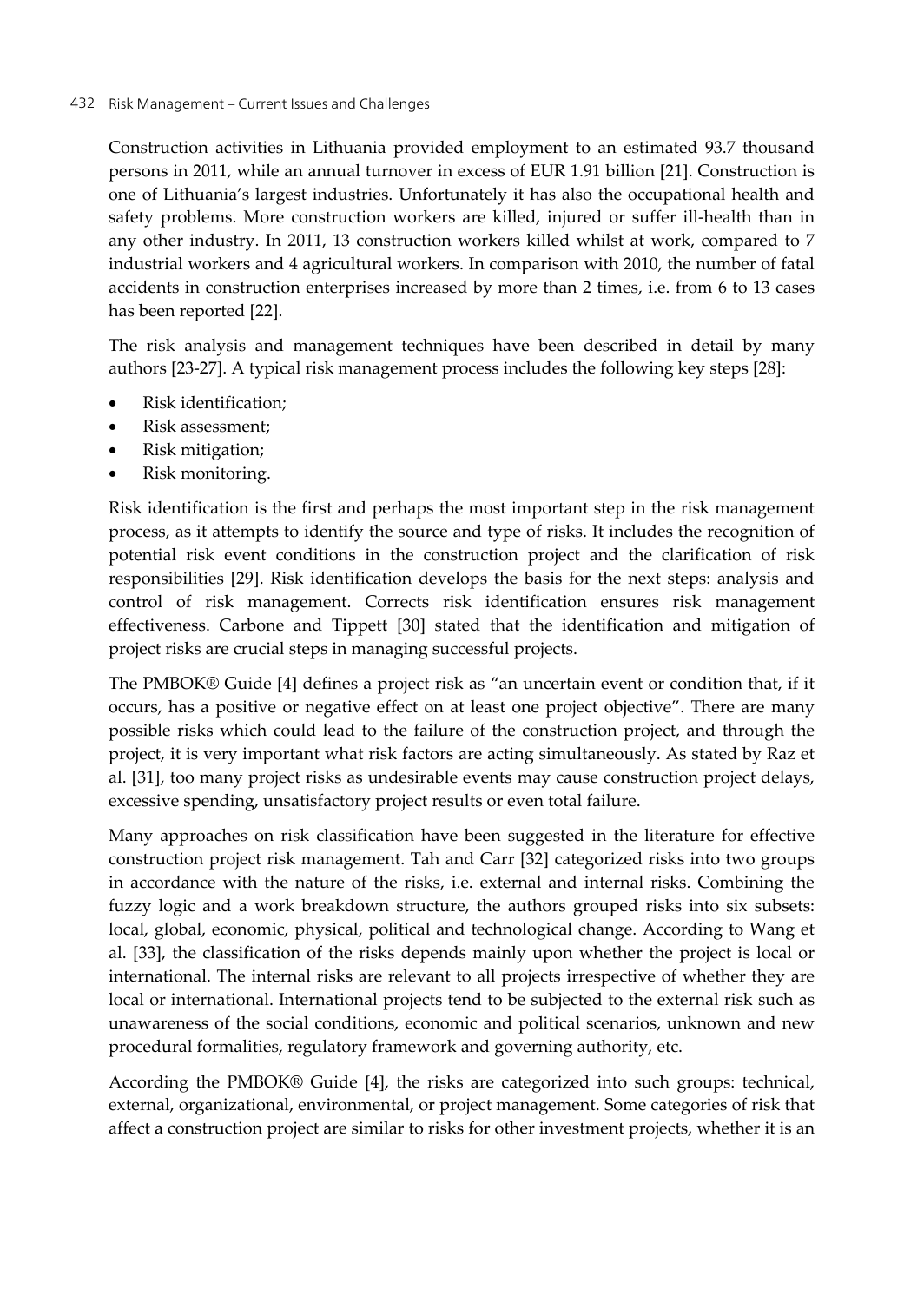investment in common stocks or government bonds, and some are specific to construction. The risk identification process would have highlighted risks that may be considered by project management to be more significant and selected for further analysis [34]. Risk identification is an iterative process because new risks may become known as the project progresses through its life cycle and previously-identified risks may drop out [35]. Construction projects carry complex risks for all involved—including owners, consultants, contractors, and suppliers—that can increase when construction takes place near an active facility or congested area. Risks include geological or pollution-related conditions, interference with ongoing operations, construction accidents, as well as design and construction faults that may negatively impact the project both construction and when the project is complete.

Generally two broad categories, namely, qualitative and quantitative analysis are distinguished in literature on risk assessment. A qualitative analysis allows the key risk factors to be identified. Risk factors may be identified through a data-driven (quantitative) methodology or qualitative process such as interviews, brainstorming, and checklists. It is considered as an evaluation process which involves description of each risk and its impacts or the subjective labelling of risk (high/medium/low) in terms of both risk impact and probability of its occurrence [19]. Qualitative risk analysis assesses the impact and likelihood of the identified risks and develops prioritized lists of the risks for further analysis or direct mitigation. Carr and Tah [36] introduced a hierarchical risk breakdown structure (HRBS), and the HRBS represents a formal model for qualitative risk assessment. Quantitative analysis involves more sophisticated techniques and methods to investigate and analyze construction project risks. Quantitative risk analysis attempts to estimate the frequency of risks and the magnitude of their consequences by different methods such as the decision tree analysis, the cost risk analysis, and Monte Carlo simulation [37]. The application of the quantitative risk analysis allows the construction project exposure to be modelled, and quantifies the probability of occurrence of the identified risk factors as well as their potential impact.

Various risk management tools are available, but unfortunately they are not suitable for many industries, organizations and projects [38]. Although today's organizations appreciate the benefits of managing risks in construction projects, formal risk analysis and management techniques are rarely used due to lack of knowledge and to doubts on the suitability of these techniques for construction projects.

There are four alternative strategies – risk avoidance, risk transfer, risk mitigation, and risk acceptance, for treating risks in a construction project. As stated by Hillson [39], risk mitigation and risk response development is often the weakest part of the risk management process. The proper management of risks requires that they be identified and allocated in a well-defined manner. This can only be achieved if contracting parties comprehend their risk responsibilities, risk event conditions, and risk handling capabilities [40].

Before the crisis (2004-2008), due to a lack of contractors' responsibilities and control in various steps of a project's development, the time and quality performance levels of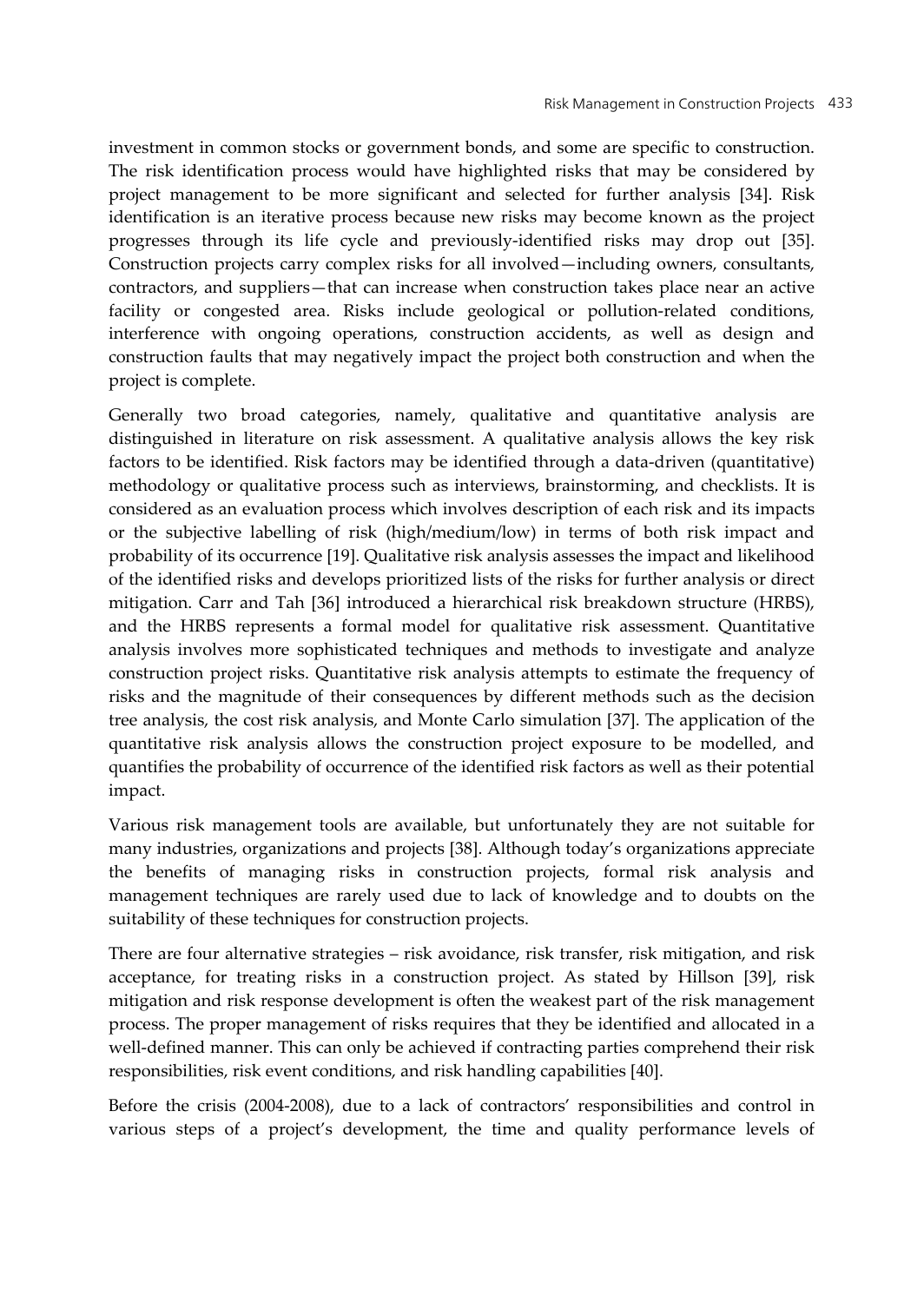construction projects in the Lithuania were generally inadequate or even poor. In construction projects, many parties are involved such as owner, consultant, contractor, subcontractor, and supplier. Each party has its own risks. Risk transfer means the shift of risk responsibility to another party either by insurance or by contract. Wang and Chou [29] reported that contractors usually use three methods to transfer risk in construction projects:

- through insurance to insurance companies;
- through subcontracting to subcontractor;
- through modifying the contract terms and conditions to client or other parties.

Construction projects can be managed using various risk management tools and techniques. Ahmed et al. [23] reviewed techniques that can be used for development of risk management tools for engineering projects. Techniques for context establishment, risk identification, risk assessment and treatment were provided. Application of risk management tools depends on the nature of the project, organization's policy, project management strategy, risk attitude of the project team members, and availability of the resources [12]. A risk assessor model (RAM) presented by Jannadi and Almishari [41] was developed to determine risk scores for various construction activities. The model provides an acceptability level for the risks and determines a quantitative justification for the proposed remedy.

Risks and uncertainties, involved in construction projects, cause cost overrun, schedule delay and lack of quality during the progression of the projects and at their end [28,29,42]. As stated by Baloi and Price [43], poor cost performance of construction projects seems to be the norm rather than the exception, and both clients and contractors suffer significant financial losses due to cost overruns.

Oyegoke et al. [44] discusses the problems of managing risk and uncertainty in construction project due to the owner dissatisfaction in project outcome and dynamism within agile construction environment. The authors identified some areas in supply chain processes which are prone to greater risks and uncertainty and propose an agile management principle based on the concept of integration and fragmentation in product development and execution processes respectively.

Many authors have reviewed problems on time performance in construction projects [43,45,46]. Aibinu and Odenyinka [46] investigated and assessed the causes of delays in building projects in Nigeria. The nine factor categories evaluated include: client-, contractor-, quantity surveyor-, architect-, structural engineer-, services engineer-, supplier-, and subcontractor-caused delays, and external factors (i.e. delays not caused by the project participants). Finally, ten overall delay factors were identified, namely: contractors' financial difficulties, client' cash flow problems, architects' incomplete drawings, subcontractors' slow mobilization, equipment break-down and maintenance problems, suppliers; late delivery of ordered materials, incomplete structural drawings, contractors' planning and scheduling problems, price escalation, and subcontractors' financial difficulties. The authors pointed the poor risk management as one of the principal delay factors and concluded that actions and inactions of construction project participants contribute to overall project delays.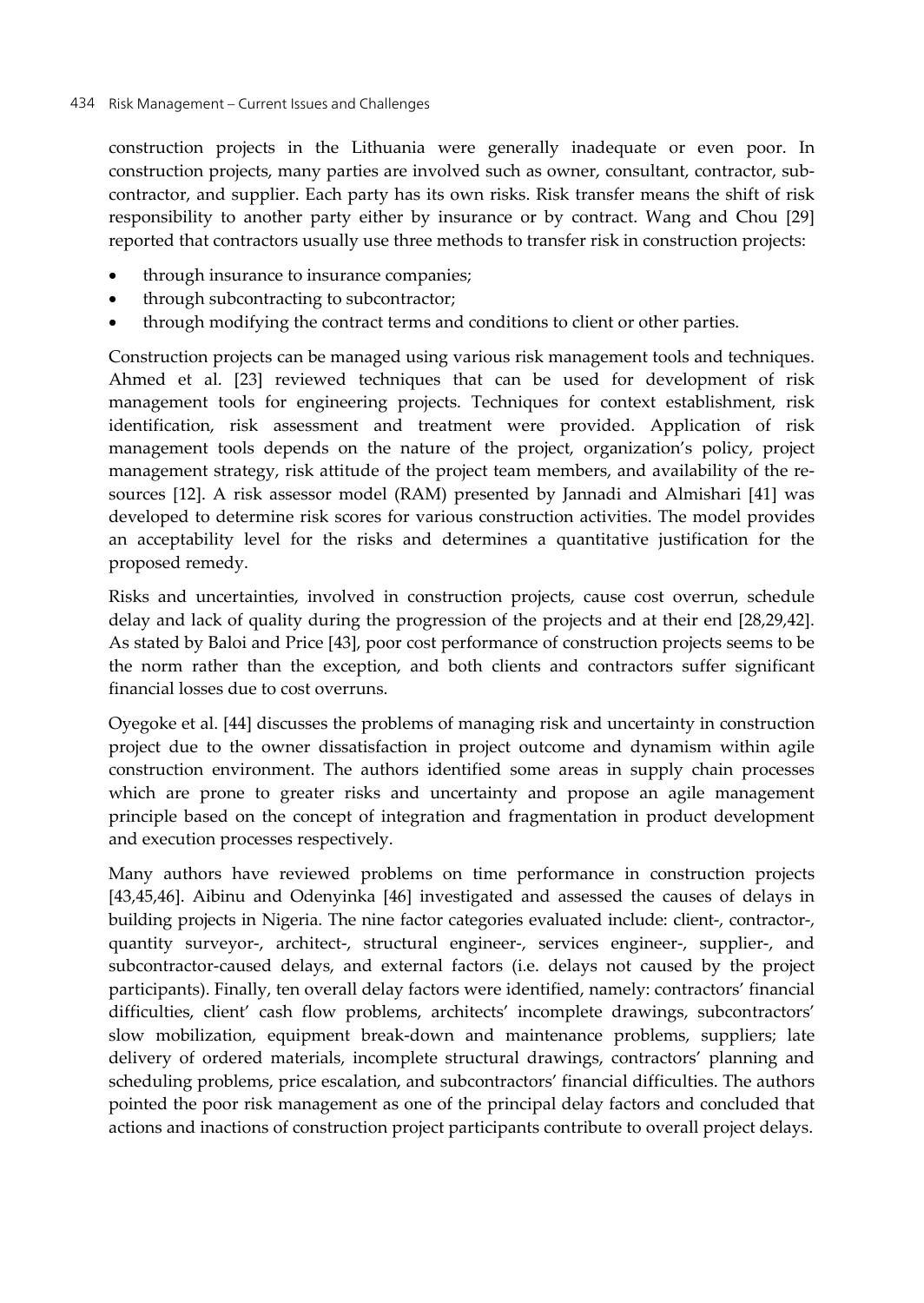According to Baloi and Price [43], the construction contractors highlight that delay in payments is common both in private and public projects, with the public sector being the worse defaulter. Moreover, most types of contracts presume compensation clauses for delay in payments, but clients rarely agree to pay the interests due to the contract. Nasir et al. [47] analysed schedule risks and developed a comprehensive construction schedule risk model is referred to as Evaluating Risk in Construction–Schedule Model (ERIC-S). The ERIC-S model provides decision support to project owners, consultants, and researchers as a project delay prediction tool. Similarly, the Cost-Time-Risk diagram (CTR) proposed by Aramvareekul and Seider [48] helps project managers consider project risk issues while monitoring and controlling their project schedule and cost performance in one diagram.

The performance by the project management team highly influences the success of a construction project. Some of the incidental risks associated with poor project management performance are [49]:

- Unclear or unattainable project objectives;
- Poor scoping;
- Poor estimation;
- Budget based on incomplete data;
- Contractual problems;
- Insurance problems;
- Delays;
- Quality concerns;
- Insufficient time for testing.

Many authors have recognized the value of trust within the project business. Lewicki and Bunker [50] emphasize that trust is a critical success element to most business, professional, and employment relationships. Trust is argued to improve the inter-organizational relationships among principal actors in project development, such as owners, contractors, and suppliers [51]. According by Krane et al. [52] trust between project owners and project managers is crucial for project success.

In business relations, as stated by Kaklauskas et al. [53], the global economic crisis brought about distrust of other stakeholders. Trust reinforces the relationships of the critical stakeholder that often determine the success of a project [51,54,55]. Ward and Chapman [56] concluded that stakeholders are a major source of uncertainty in construction projects. Smyth et al. [57] note that trust provides an important resource for creating greater probability and certainty. Wilkinson [58] found that project management companies need to overcome problems in their relationships with other professionals on the project team and with the client. For the success of construction projects, there is a need for alignment of the project owners' interests and the project management team's interests and trust between them.

Construction projects are tendered and executed under different contract systems and payment methods [59]. According by Zaghloul and Hartman [60], there is no possibility to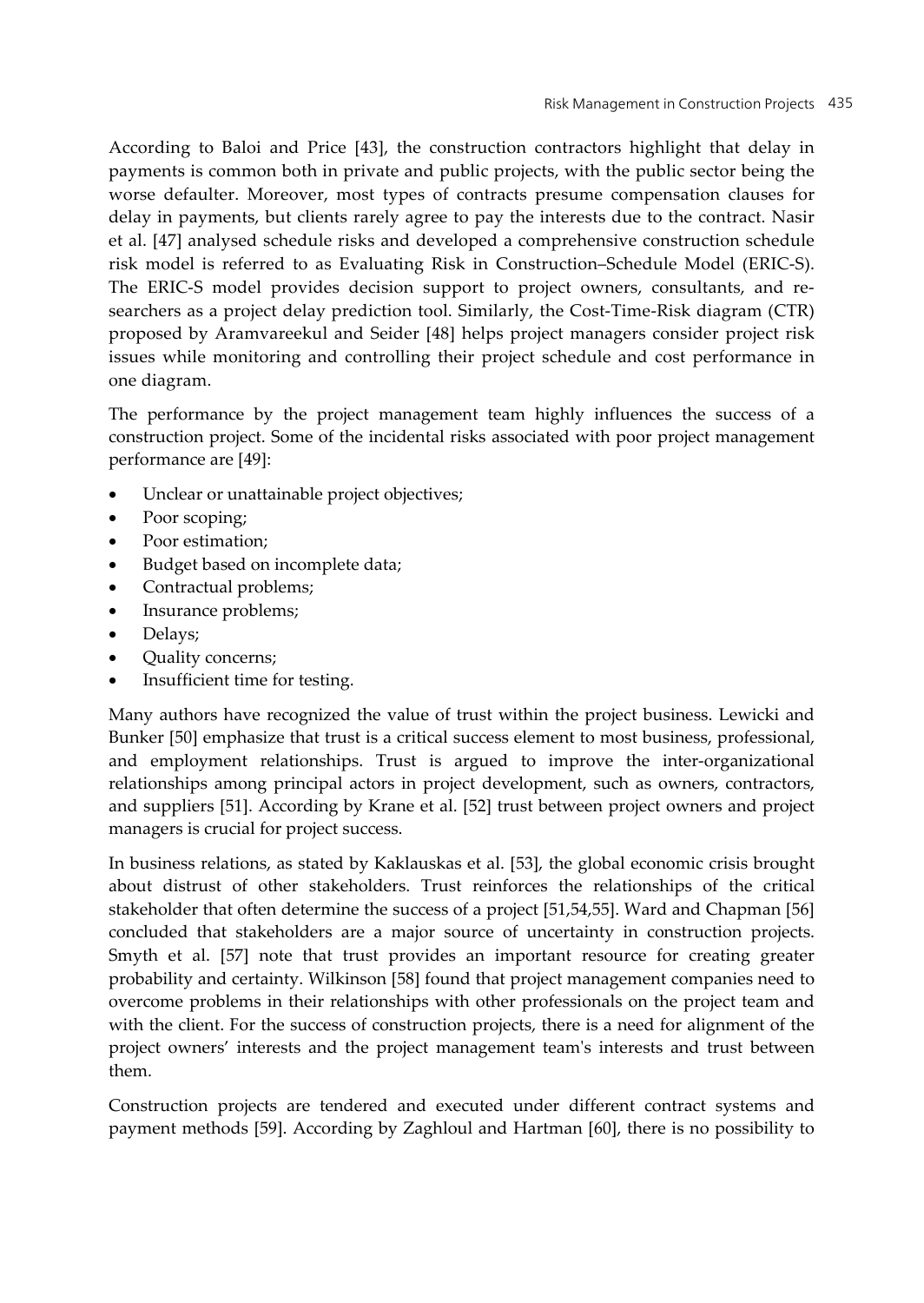eliminate all the risks associated with a specific project. All that can be done is to regulate the risk allocated to different parties and then to properly manage the risk. Chapman and Ward [61] argue that the contract choice decisions are central to both stakeholder management and the management of risk and uncertainty. The authors proposed an integrated approach based on a balanced incentive and risk sharing (BIARS) approach to contracting as well as a best practice approach to risk management in terms of the whole project life cycle.

Contractors generally aim to make an acceptable range of profit margin. Profit margins in the industry have been low for most contractors on projects in recent years. Correct understanding and allocation of risk helps for contractors to avoid erosion of the profit margin. Ökmen and Öztas [62] proposed a new simulation-based model – the correlated cost risk analysis model (CCRAM) – to analyse the construction costs under uncertainty when the costs and risk-factors are correlated. The CCRAM model captures the correlation between the costs and risk-factors indirectly and qualitatively. Baloi and Price [63] determined the most critical risk factors affecting construction cost performance. The authors stated that global risk factors pose more challenges to contractors, which are less familiar with them. The authors introduced a fuzzy decision framework for a systematic modelling, analysis and management of global risk factors affecting construction cost performance from contractor's perspective and at a project level. Similarly, Ismail et al. [64] provide a 'Level-Severity-Probability' approach to determine the critical risk source and factors. Fuzzy logic is used in the proposed methodology for evaluation of the risk level, severity and probability. As stated by Zeng et al. [65], the application of fuzzy reasoning techniques provides an effective tool to handle the uncertainties and subjectivities arising in the construction project.

The review of the literature revealed a wide range of risk types and sources in construction projects, and that various risk management methods and techniques can be employed in the management of construction projects in order to control potential risks.

# **3. Methods and data**

The aims of the research were: first, to identify contractors' opinion on the significance of the construction projects risks; and second, to explore the risk analysis and risk management practices in the Lithuanian construction companies.

The initial survey was distributed during February through March 2008. A second, similar questionnaire was distributed during February through March 2009. A questionnaire containing three sections was developed to facilitate data collection. The first section includes the respondents' opinion on the risk factor in terms of its probability and impact to overall construction project success. The second section includes the respondents' opinion on the risk consequences for construction project performance measures as well as the risk assessment and response practices. The third section aims to collect the background information of the respondents, e.g. their age, gender, position, education, work experience and professional background.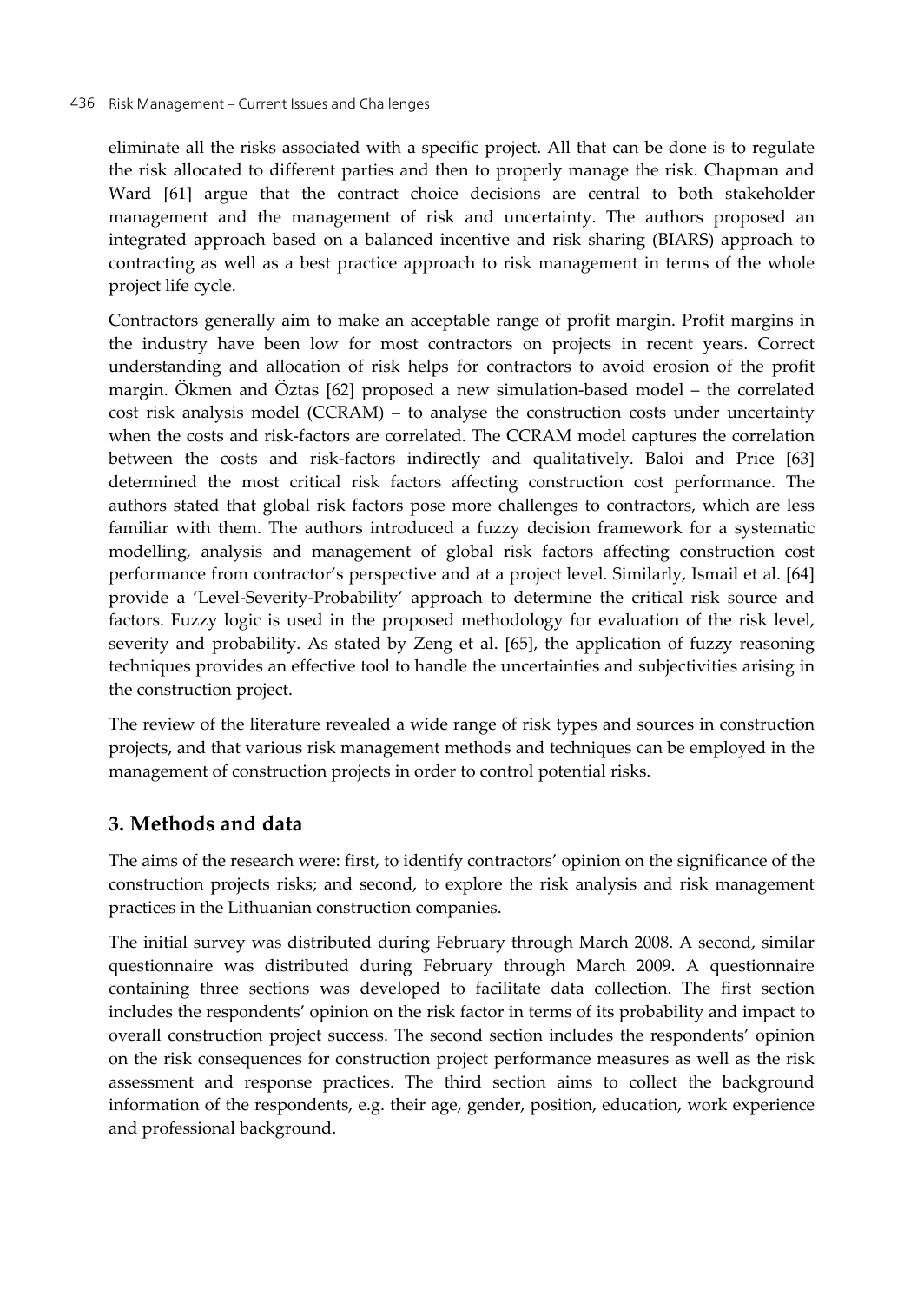The questionnaire of first survey was distributed either personally or via e-mail to 40 members of top and middle management in the construction companies. A sample of 40 practitioners received the questionnaire and 38 valid questionnaires were returned for analysis with a response rate of 95%. The second questionnaire was distributed either personally or via e-mail to 35 members of top and middle management in the construction companies. Of the 35 questionnaires distributed in the second survey, 35 were returned, but 5 were incompletely completed and so were excluded from the data analysis. The response rate was 86%.

In both surveys, the baseline characteristics of the respondents were relatively similar. Of the 38 respondents in the first study, site managers comprise 29%, project managers 26%, other position senior managers 21%, civil engineers 16%, and designing engineers 8%. Of the 30 respondents in the second study, site managers, project managers, and other position senior managers comprise 80%.

The Likert scale was selected to obtain the probability of the risk factors in construction project that are identified in the literature review. A 5-point Likert scale was adopted, where 1 represented "rare", 2 "occasional", 3 "somewhat frequent", 4 "frequent", and 5 "very frequent". Likewise, the Likert scale was selected to obtain the impact of the risk factors in construction project that are identified in the literature review. A 5-point Likert scale was adopted, where 1 represented "very low", 2 "low", 3 "moderate", 4 "high", and 5 "very high".

The latest survey was carried out in December 2010-January 2011. In a subsequent study, the role of risk factors at a project level was addressed. A questionnaire containing three sections was developed to facilitate data collection. The first section includes the respondents' opinion on the risk consequences for construction project performance measures as well as the risk assessment and response practices. The second section includes the respondents' opinion on the risk factor in terms of its probability and impact to overall construction project success. The third section aims to collect the background information of the respondents, e.g. their age, gender, position, education, work experience and professional background.

The third questionnaire was distributed either personally or via e–mail to 23 members of top and middle management in the construction company and 23 valid questionnaires were returned for analysis in time to be included in the analysis (100% overall response rate). Of the 23 respondents in the study, site managers, project managers, and other position senior managers comprise 91%.

In all surveys, the majority of the respondents have more than 15 years' experience in construction/project management or working knowledge of construction/project management activities. Based on work experience and employment position, it was inferred that the respondents have adequate knowledge of the activities associated with construction project risk. This makes them as reliable and credible sources of information which is crucial to satisfy the research goal. The procedure, findings, and relevant discussion of the analyses are detailed in the following section.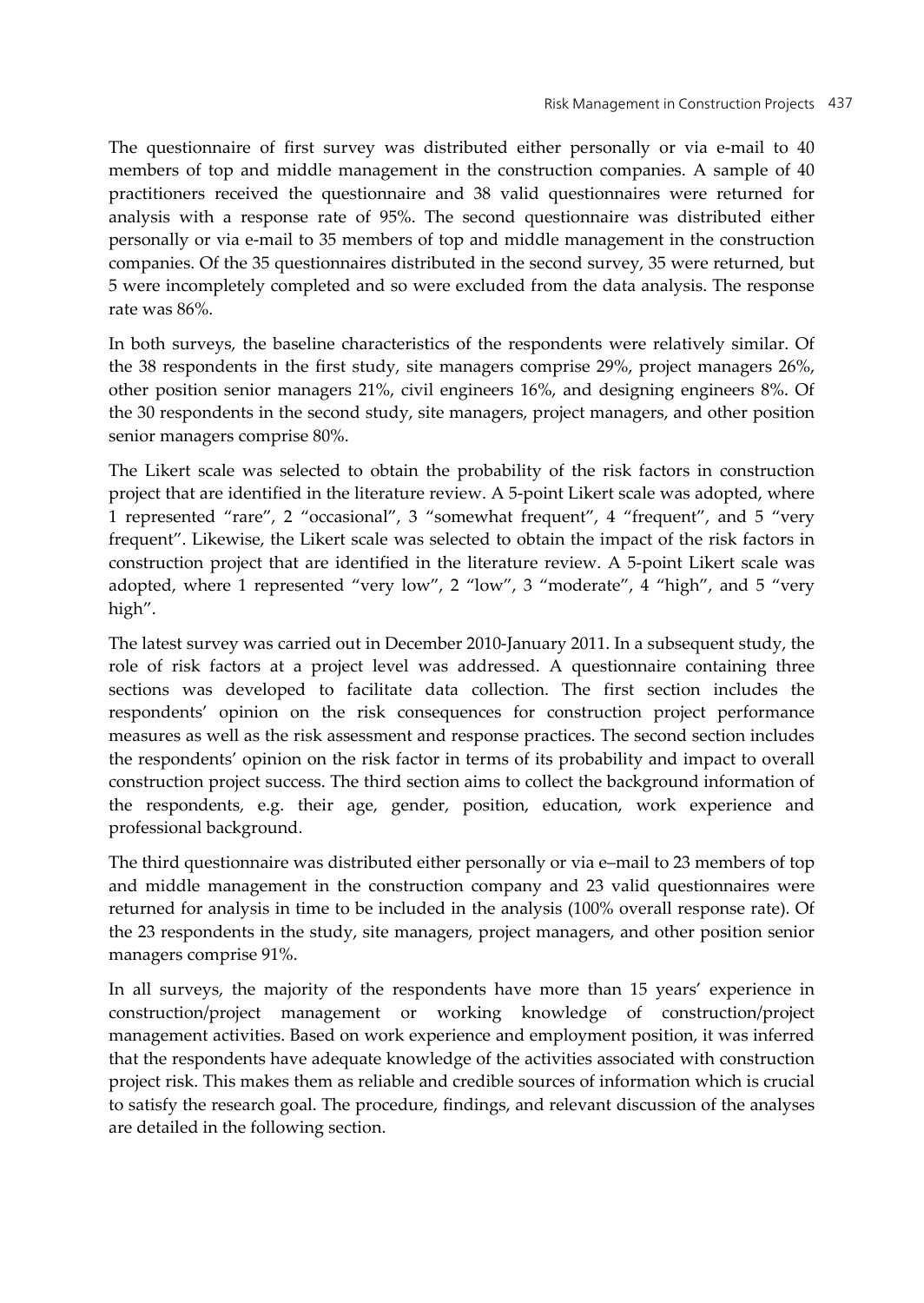# **4. Results**

As outlined in Section 2, risk factors on construction projects can be split into two major groups:

- 1. Internal risks, which fall within the control of clients, consultants and contractors.
- 2. External risks, which include risk elements that are not in the control of key stakeholders.

The potential risk sub-factors were adapted from studies by Chapman and Ward [25], Tah and Carr [32], Perera et al. [40], Pinto et al. [51], Baloi and Price [63], Kartam and Kartam [66], Lahdenperä [67], Majamaa et al. [68], Mbachu and Nkado [69], Mitkus and Trinkūnienė [70], and Yang et al. [71].

In order to illustrate the respondents' opinions regarding the importance of analysed risk factors, an average was calculated for each factor. Next, the Kendall coefficient of concordance W [72,73] was calculated to test the reliability of the responses, and significance testing was based on the Chi-square distribution at the 1% significance level. The *W* coefficients were calculated for each defined group of risk factors created by the analysis perspectives.

In both surveys, the respondents agree as regards the external risks impact and probability. The respondents agree as regards the external risks impact, what can be judged by values *W*=0.183; *χ*<sup>2</sup>=34.7 (*α*=0.01), in the first survey; *W*=0.10; *χ*<sup>2</sup>=12.4 (*α*=0.01), in the second survey. The identified external risks according to their potential effect on construction project objectives were ranked. In the first survey, the top three important external risks identified are:

- 1. Natural forces;
- 2. Inflation and interest rate;
- 3. Fiscal policy.

In the second survey, the top three important external risks identified are:

- 1. Fiscal policy;
- 2. Natural forces;
- 3. Political controls.

Probability assessment of risks of the external project constrains is reflected in Fig. 1. Impact assessment of risks of the external project constrains is reflected in Fig. 2.

The risk management perceivers are the project participants, and a contractor is any entity which has the power to influence project decision making directly. Related to experience, only 11% of the respondents affirmed that they have experience in risk management. Most of them are project manager and have more than 15 years' experience; it proofs that the relationship between risk perception and experience of respondents. And even 34% of the respondents affirmed that they have no experience in risk management, while 55% of the respondents affirmed that they do not have enough experience in risk management. And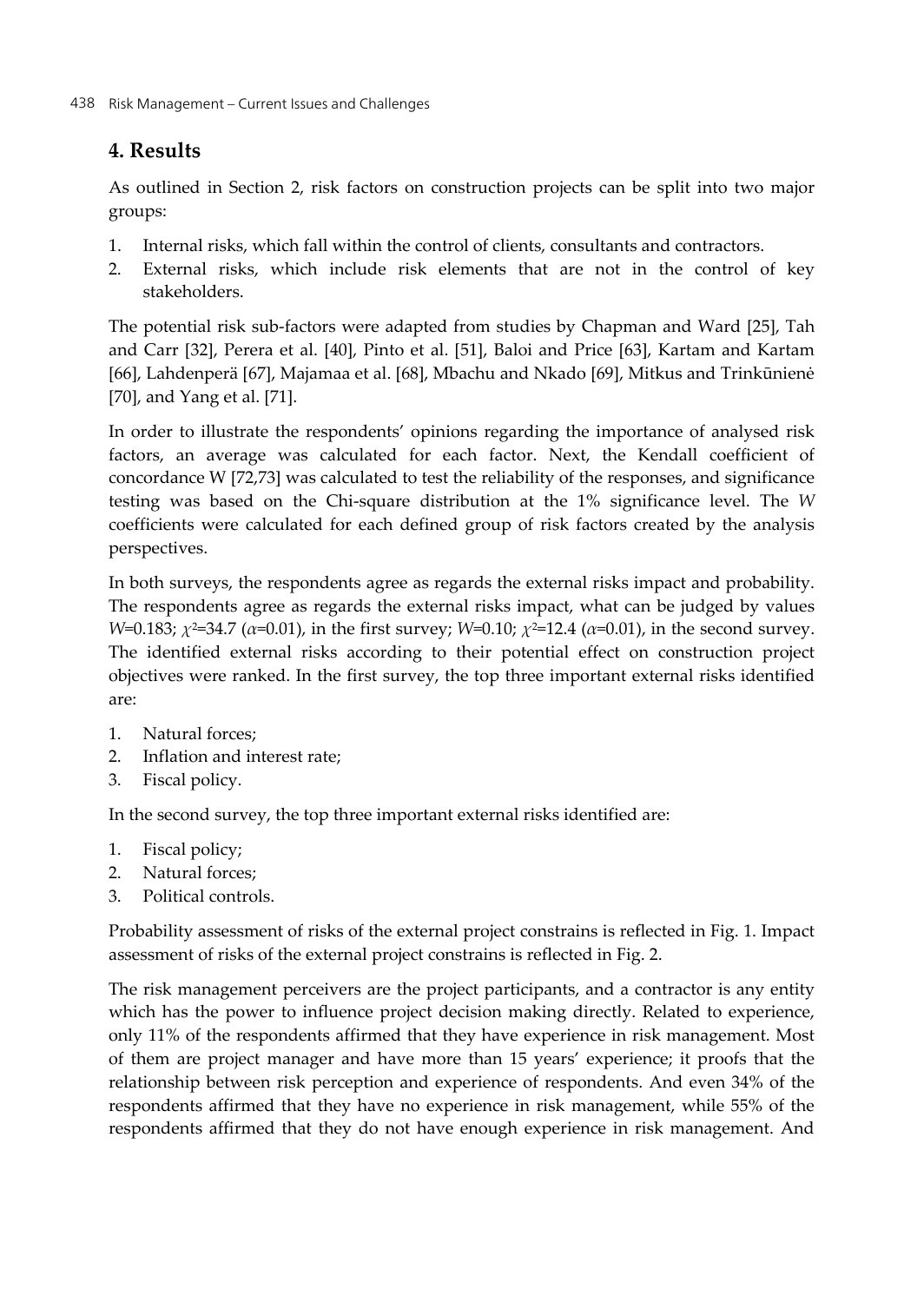97% of the respondents answered that risks must be managed at the early stages of the construction project.



Figure 1. Probability assessment of external project risks



**Figure 2.** Impact assessment of external project risks

In terms of the sources and providers of the data and information required in the risk analysis, the most frequently used technique is experiential or documented knowledge analysis with 92% of the respondents' agreement in the first survey, and 93% of the respondents' agreement in the second survey (Fig. 3). And the project documentation reviews, project team brainstorming, and analysis of other information resources are frequently used in the risk assessment.

Comparison between the two surveys in terms of risk analysis showed a decrease in reviews of project documentation, from 63% in the first survey to 47% in the second survey, as well as greater use of experts' judgement, from 26% in the first survey to 43% in the second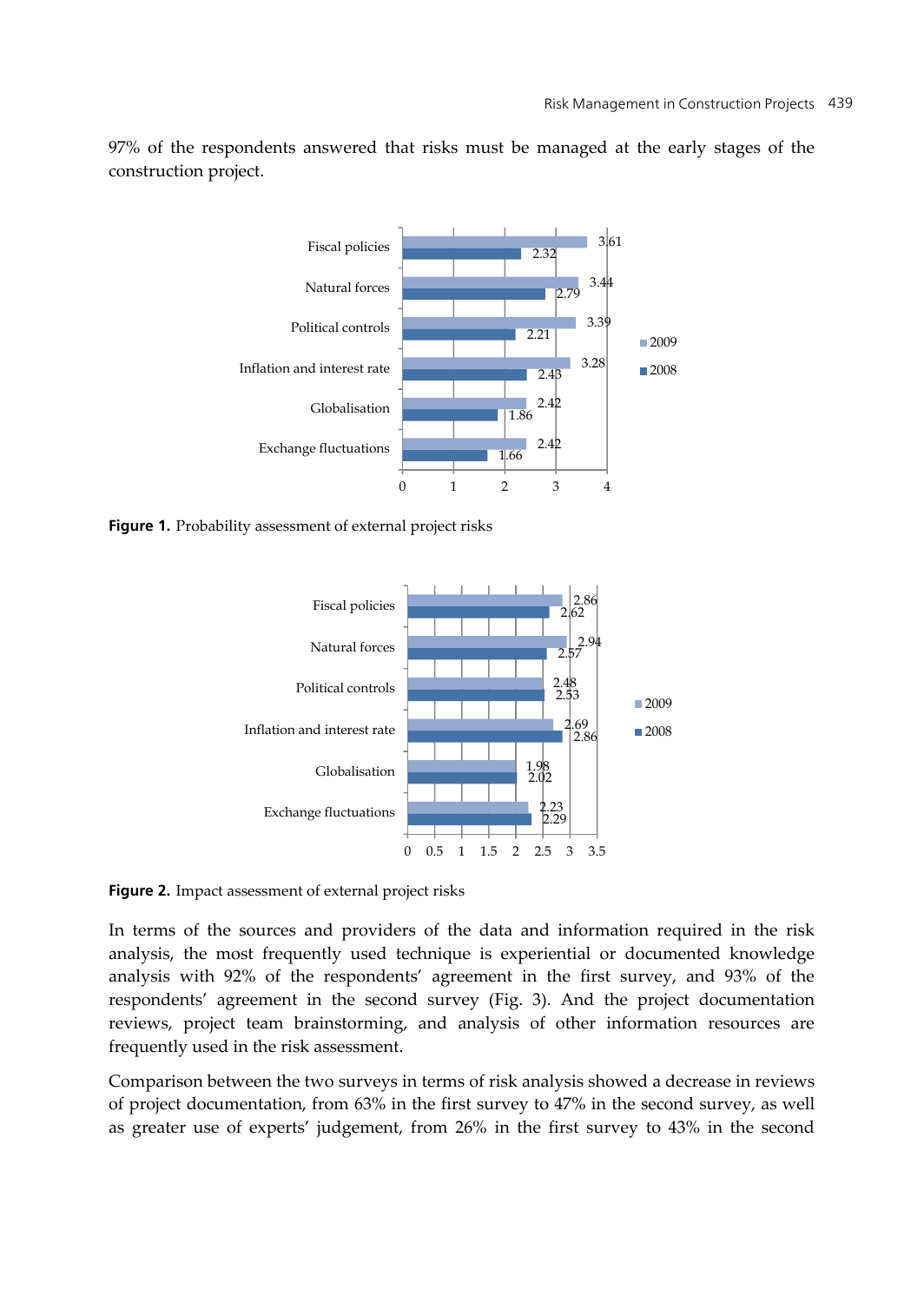survey, and project team brain-storming, from 45% in the first survey to 53% in the second survey, in the risk assessment.



**Figure 3.** Risk analysis practices in construction projects



**Figure 4.** Risk response techniques employed for construction projects

In terms of the risk response tools and techniques, the most frequently used tool is performance bonds and warranties with 95% of the respondents' agreement in the first survey, and 77% of the respondents' agreement in the second survey (Fig. 4). And the some resource reservation, insurance, and risk transference to another project party are frequently used risk response techniques.

Comparison between the two surveys in terms of risk response tools and techniques showed a decrease of performance bond and warranties, from 95% in the first survey to 77% in the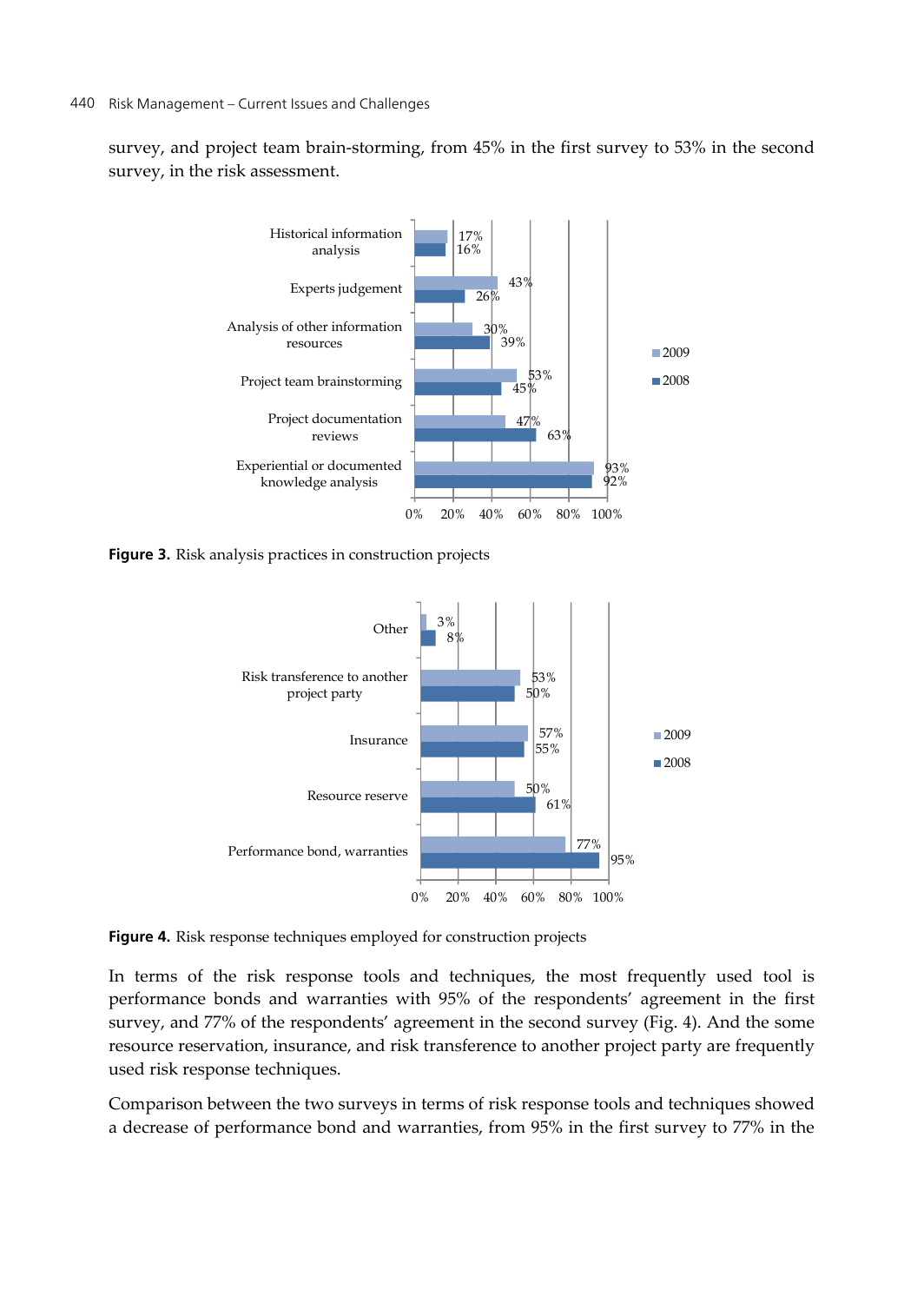second survey, and resource reservation, from 61% in the first survey to 50% in the latter survey; as well as greater use of risk transference to another party, from 50% in the first survey to 53% in the second survey, and insurance, from 55% in the first survey to 57% in the latter survey, for the risk responses.

In last survey (2010-2011), the respondents agree as regards the project level risks impact, what can be judged by values *W*=0.54;  $\chi$ <sup>2</sup>=51.3 ( $\alpha$ =0.01). As regards the assessment of the project level risks probability, respondents also agree what can be judged by values *W*=0.51;  $\chi^2=48.5$  ( $\alpha=0.01$ ). The identified project level risks according to their potential effect on construction project objectives were ranked. The top three important categories of internal risks identified are:

- 1. Construction risks;
- 2. Design risks;
- 3. Project management risks.

Overall assessment of risks of the internal project risks is reflected in Fig. 5. Risk priority is utilized during response planning and risk monitoring. It is critical to understand the priority for each risk as it allows the project team to properly understand the relative importance of each risk.



**Figure 5.** Assessment of project level risk categories

Table 1 shows that the controllable risk sources as identified in the study could be further broken down into seven sub-categories: design risks, external risks, environmental risks, organizational risks, project management risks, right of way risks, and construction risks which fall within the control of the project team.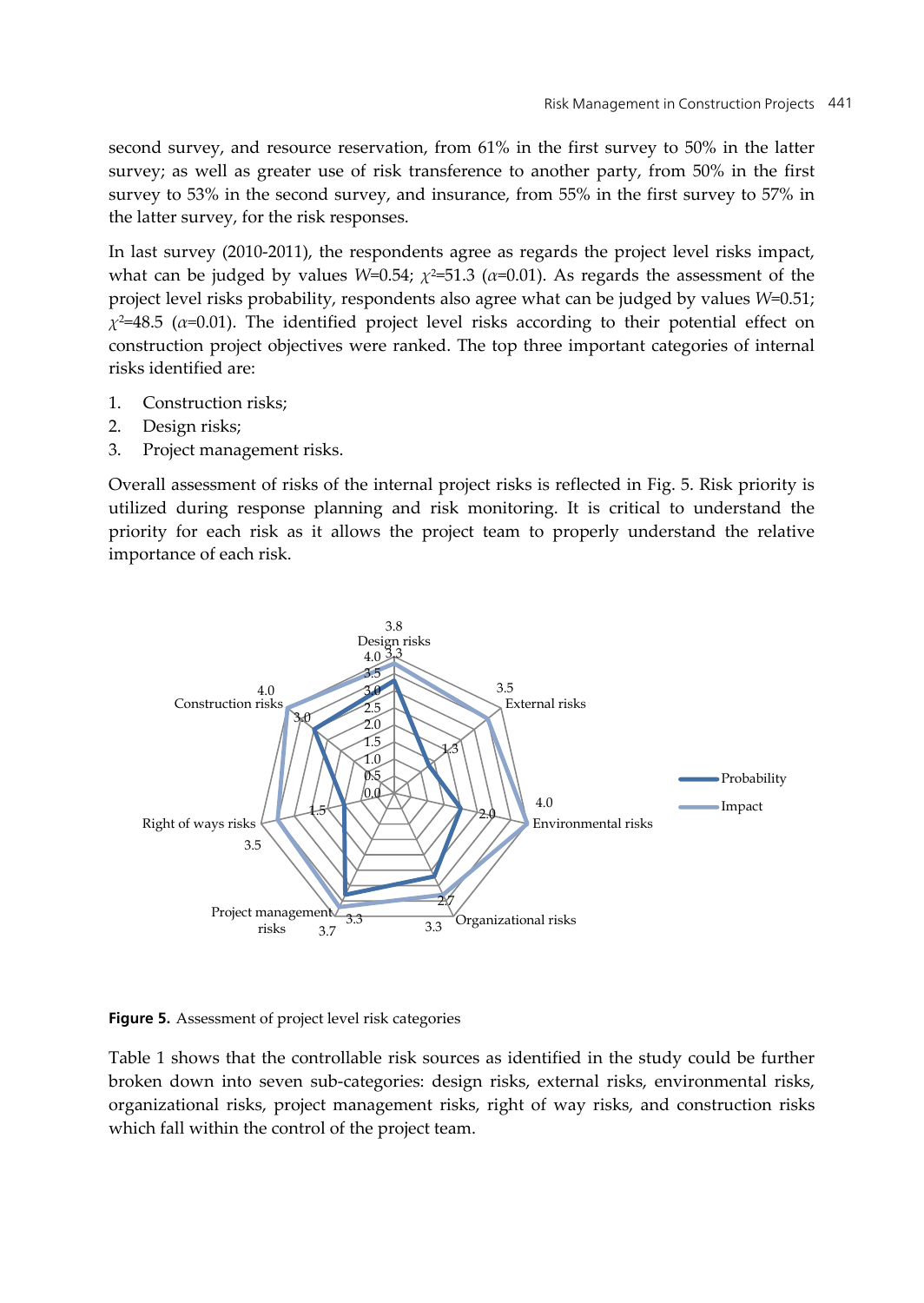|                          |                                                                                  | Likelihood            | Impact           |
|--------------------------|----------------------------------------------------------------------------------|-----------------------|------------------|
|                          | Categories                                                                       | $1$ (rare)- $5$ (very | $1$ (very low)-5 |
|                          |                                                                                  | frequent)             | (very high)      |
| Design risks             |                                                                                  |                       |                  |
| D1                       | Design errors and omissions                                                      | 4                     | 5                |
| D2                       | Design process takes longer than anticipated                                     | 3                     | 4                |
| D <sub>3</sub>           | Stakeholders request late changes                                                | 3                     | 3                |
| D <sub>4</sub>           | Failure to carry out the works in accordance with<br>the contract                | 3                     | 3                |
| External risks           |                                                                                  |                       |                  |
| Ex1                      | New stakeholders emerge and request changes                                      | $\overline{2}$        | 4                |
| Ex2                      | Public objections                                                                | 1                     | 3                |
| Ex3                      | Laws and local standards change                                                  | $\mathbf{1}$          | 3                |
| Ex4                      | Tax change                                                                       | $\mathbf{1}$          | $\overline{4}$   |
| Environmental risks      |                                                                                  |                       |                  |
| En1                      | Environmental analysis incomplete                                                | 2                     | 4                |
| En2                      | New alternatives required to avoid, mitigate or<br>minimize environmental impact | $\overline{2}$        | 4                |
| Organizational risks     |                                                                                  |                       |                  |
| O <sub>1</sub>           | Inexperienced workforce and staff turnover                                       | 3                     | 3                |
| O <sub>2</sub>           | Delayed deliveries                                                               | 3                     | 3                |
| O <sub>3</sub>           | Lack of protection on a construction site                                        | 2                     | $\overline{4}$   |
| Project management risks |                                                                                  |                       |                  |
| PM1                      | Failure to comply with contractual quality<br>requirements                       | 3                     | $\overline{4}$   |
| PM2                      | Scheduling errors, contractor delays                                             | $\overline{4}$        | 4                |
| PM3                      | Project team conflicts                                                           | 3                     | 3                |
| Right of way risks       |                                                                                  |                       |                  |
| R1                       | Expired temporary construction permits                                           | 1                     | 4                |
| R2                       | Contradictions in the construction documents                                     | 2                     | 3                |
| Construction risks       |                                                                                  |                       |                  |
| C1                       | Construction cost overruns                                                       | 4                     | 4                |
| C <sub>2</sub>           | Technology changes                                                               | 2                     | 4                |

**Table 1.** Risk categories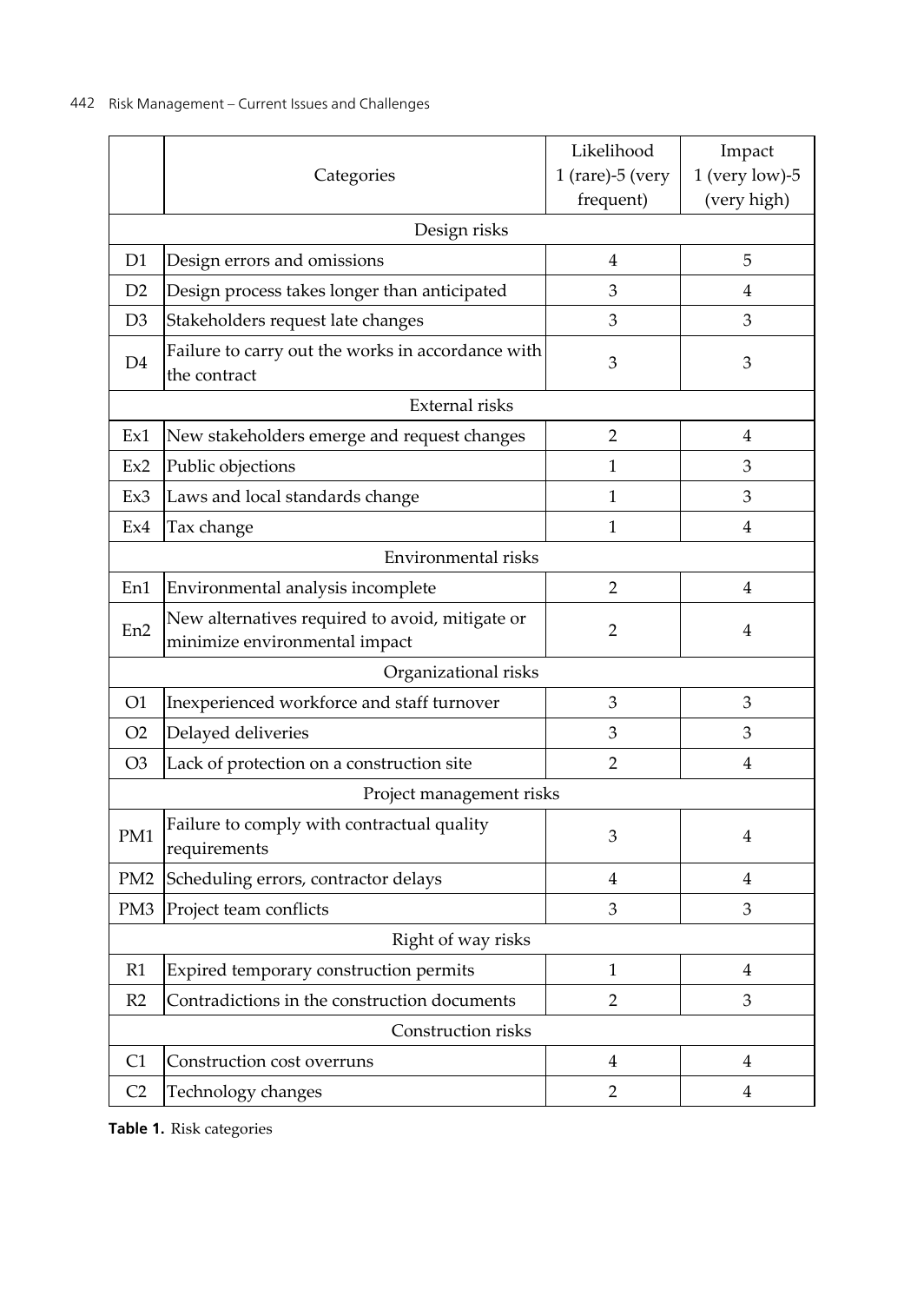

**Figure 6.** Risk matrix

Once the risks and probabilities are determined, the risk score can be calculated. Risk score is detailed in Table 1. The probability and impact matrix (Fig. 6) illustrates a risk rating assignment for individual risk factors in the identified risks categories. The risk matrix shows the combination of impact and probability that in turn yield a risk priority (shown by the red, yellow, and green colour). Qualitative risk analysis can lead to further analysis in quantitative risk analysis or directly to risk response planning.

Twenty risk factors were established to be significant under the internal risks categories. Under the design risk category, design errors/omissions and design process delays were the most frequently mentioned risk factors attributed to the contractors. Under the project management risk category, scheduling errors and failure to comply with contractual quality requirements were the most frequently mentioned risk factors. Under the construction risk category, construction cost overruns and technology changes were the most frequently mentioned risk factors attributed to the contractors. Respondents believed that these risk events are responsible for poor quality of work, delays and associated losses. Risks with high impact and high probability, such as D1 (design errors and omissions), C1 (construction cost overruns), and PM2 (scheduling errors, contractor delays) are required further analysis, including quantification, and aggressive risk management.

# **5. Conclusions**

An effective risk management process encourages the construction company to identify and quantify risks and to consider risk containment and risk reduction policies. Construction companies that manage risk effectively and efficiently enjoy financial savings, and greater productivity, improved success rates of new projects and better decision making.

Risk management in the construction project management context is a comprehensive and systematic way of identifying, analyzing and responding to risks to achieve the project objectives. The research results show that the Lithuanian construction company significantly differ from the construction companies in foreign countries in the adoption of risk management practices. To management the risk effectively and efficiently, the contractor must understand risk responsibilities, risk event conditions, risk preference, and risk management capabilities.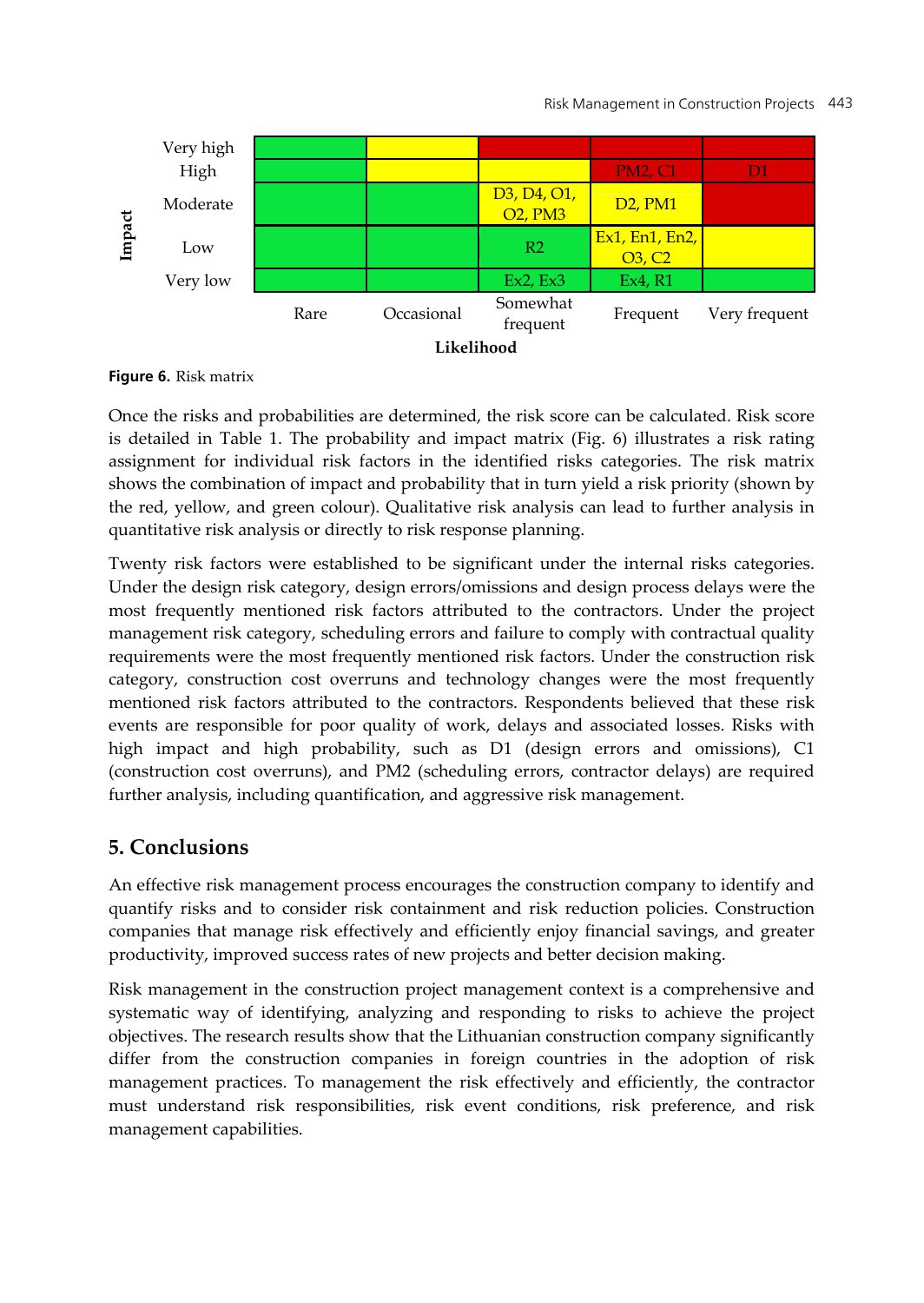The lack of experience makes it very difficult to change Lithuanian contractors' attitude towards risk management. Nevertheless, the construction companies need to include risk as an integral part of their project management. In our view, the use of risk management in the Lithuanian construction companies is low to moderate, with little differences between the types, sizes and risk tolerance of the organizations, and experience and risk tolerance of the individual respondents.

Qualitative methods of risk assessment are used in construction companies most frequently, ahead of quantitative methods. In construction project risk management, risks may be compared by placing them on a matrix of risk impact against a probability. Mitigation options are then derived from predefined limits to ensure the risk tolerance and appetite of the construction company.

The risk management framework for construction projects can be improved by combining qualitative and quantitative methodologies to risk analysis.

# **Author details**

Nerija Banaitiene\* and Audrius Banaitis

*Department of Construction Economics and Property Management, Faculty of Civil Engineering, Vilnius Gediminas Technical University, Vilnius, Lithuania* 

# **6. References**

- [1] Statistics Lithuania. GDP by production, by expenditure, by income approach, IV Q 2011 (revised) and I Q 2012 (first estimate) [Internet]. Statistics Lithuania; 2005 [updated 2012 April 30; cited 2012 May 1]. Available from: http://www.stat.gov.lt/en/pages/view/?id=1867
- [2] Global Finance. Lithuania: Country Economic Reports & GDP data [Internet]. Global Finance; 2011 [cited 2012 April 1]. Available from: http://www.gfmag.com/gdp-datacountry-reports/231-lithuania-gdp-country-report.html#axzz1tdm8vIK2
- [3] Statistics Lithuania. Gross domestic product first estimate [Internet]. Statistics Lithuania; 2005 [updated 2012 April 30; cited 2012 May 1]. Available from: http://www.stat.gov.lt/en/news/view?id=10755
- [4] Project Management Institute. Guide to the project management body of knowledge (PMBOK® Guide). 4<sup>th</sup> ed. Newtown Square: Project Management Institute; 2008.
- [5] Institution of Civil Engineers and the Actuarial Profession. Risk analysis and management for projects (RAMP). 2nd ed. Institution of Civil Engineers and the Actuarial Profession. London: Thomas Telford Ltd; 2005.
- [6] Project Management Institute. Construction extension to the PMBOK® Guide. 3<sup>rd</sup> ed. Newtown Square: Project Management Institute; 2007.

j

<sup>\*</sup> Corresponding Author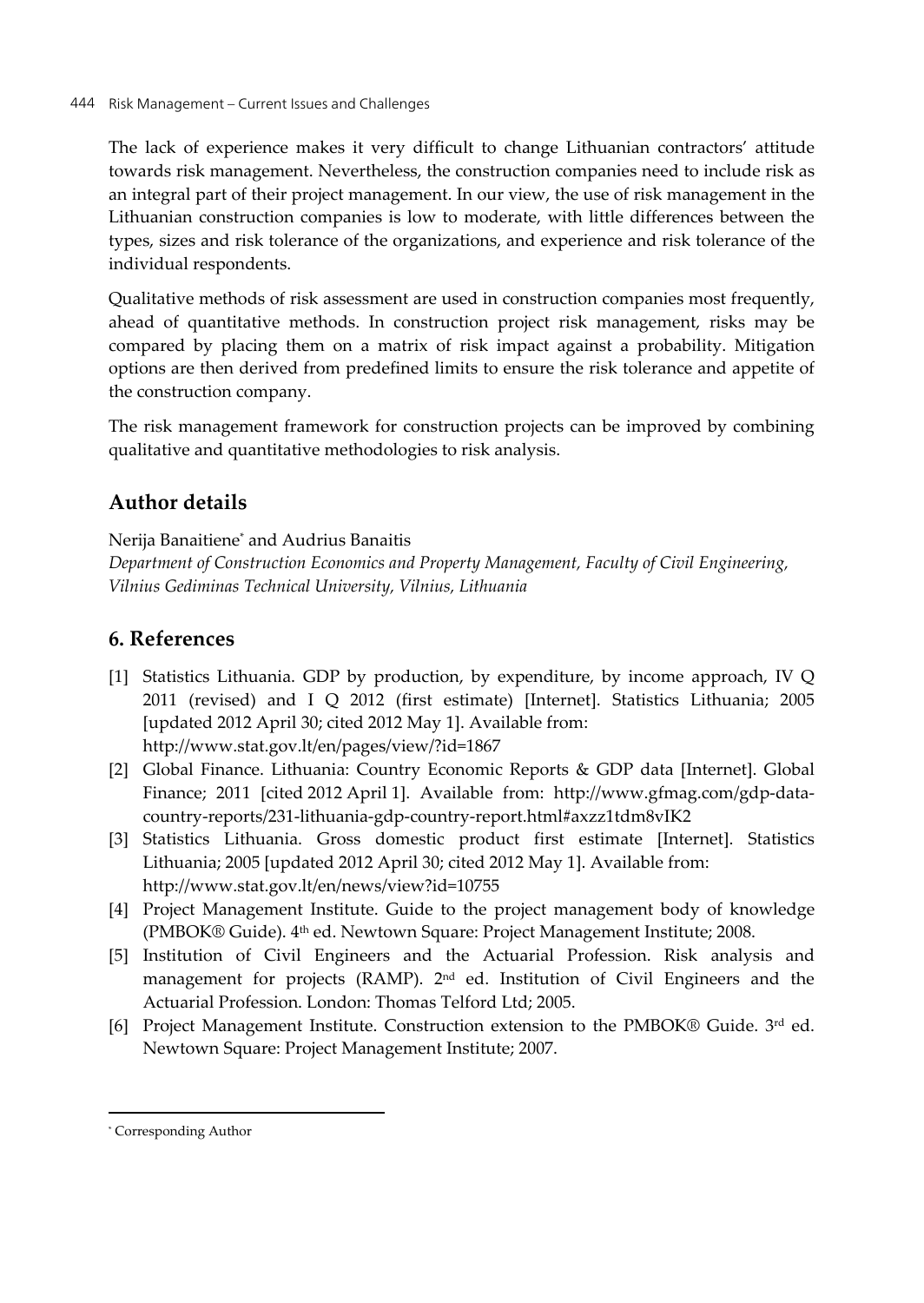- [7] Flanagan R, Norman G, Chapman R. Risk management and construction.  $2<sup>nd</sup>$  ed. Oxford: Blackwell Pub; 2006.
- [8] Mills A. A systematic approach to risk management for construction. St Surv 2001;19(5):245–252.
- [9] Oyegoke AS. Construction industry overview in the UK, US, Japan and Finland: a comparative analysis. J Constr Res 2006;7(1/2):13–31.
- [10] Pheng LS, Chuan QT. Environmental factors and work performance of project managers in the construction industry. Int J Project Manage 2006;24(1):4–37.
- [11] Sterman JD. System dynamics modeling for project management [Internet]. Sloan School of Management, Massachusetts Institute of Technology; 1992 [cited 2012 May 1]. Available from: http://web.mit.edu/jsterman/www/SDG/project.pdf
- [12] Uher TE, Loosemore M. Essentials of construction project management. Sidney: University of New South Wales Press; 2004.
- [13] Dey PK, Ogunlana SO. Selection and application of risk management tools and techniques for build-operate-transfer projects. Ind Manage Data Syst 2004;104(4):334– 346.
- [14] Cavignac J. Managing risk in a construction company [Internet]. Construction Business Owner 2009; November [cited 2012 March 10]. Available from: http://www.constructionbusinessowner.com/topics/insurance/constructioninsurance/managing-risk-construction-company
- [15] Eskesen SD, Tengborg P, Kampmann J, Veicherts TH. Guidelines for tunnelling risk management, International Tunnelling Association, Working Group No. 2-1. Tunn Undergr Sp Tech 2004;19(3):217–237.
- [16] Keoki Sears S, Sears GA, Clough RH. Construction project management A practical guide to field construction management. 5<sup>th</sup> ed. Hoboken: John Wiley & Sons; 2008.
- [17] Dey PK. Issues and challenges of managing projects in India: A case study. In: Budhwar PS, Varma A, editors. Doing business in India: Building research-based practice. New York: Routledge; 2011.
- [18] Dey PK, Ogunlana SO. Risk based decision support system for effective implementation of projects. Int J Risk Assess Manage 2002;3(2/3/4): 189–204.
- [19] Zou PXW, Zhang G, Wang J. Understanding the key risks in construction projects in China. Int J Project Manage 2007;25(6):601–614.
- [20] European Agency for Safety and Health at Work. Report Prevention of risks in construction in practice [Internet]. Luxembourg: Office for Official Publications of the European Communities; 2004 [cited 2012 March 1]. Available from: http://osha.europa.eu/en/publications/reports/108/view
- [21] Statistics Lithuania. Construction statistics [Internet]. Statistics Lithuania; 2005 [updated 2012 February 14; cited 2012 May 1]. Available from: http://www.stat.gov.lt/en/news/view/?id=10706
- [22] State Labour Inspectorate of the Republic of Lithuania. Annual report on the state on employees' health and safety and labour law enforcement in Lithuanian companies, institutions and organizations [Internet]. Vilnius: State Labour Inspectorate of the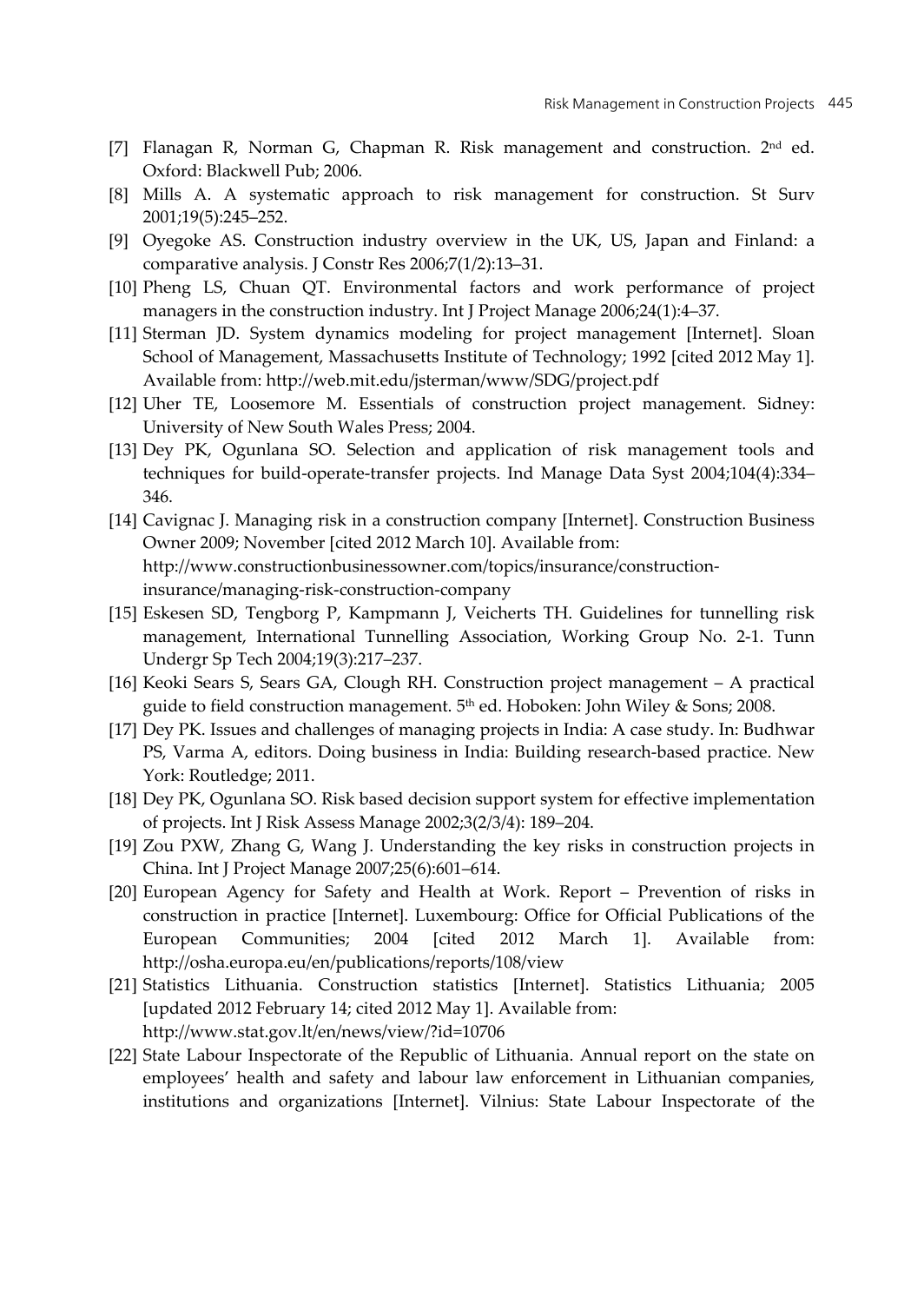Republic of Lithuania; 2011 [cited 2012 May 1]. Available from: http://www.vdi.lt/index.php?1716170122

- [23] Ahmed A, Kayis B, Amornsawadwatana S. A review of techniques for risk management in projects. Benchmark Int J 2007;14(1):22–36.
- [24] Cretu O, Stewart RB, Berends T. Risk management for design and construction (RSMeans). Hoboken: John Wiley & Sons; 2011.
- [25] Chapman C, Ward S. Project risk management: Process, techniques and insights.  $2<sup>nd</sup>$  ed. Chichester: John Wiley & Sons; 2003.
- [26] Klemetti A. Risk management in construction project networks. Helsinki University of Technology, Laboratory of Industrial Management, Report 2006/2, Espoo; 2006.
- [27] Smith NJ, Merna T, Jobling P. Managing risk: in construction projects. 2nd ed. Oxford: Blackwell Publishing; 2006.
- [28] Wysocki RK. Effective project management: traditional, agile, extreme. Indianapolis: John Wiley & Sons; 2009.
- [29] Wang MT, Chou HY. Risk allocation and risk handling of highway projects in Taiwan. J Manage Eng 2003;19(2):60–68.
- [30] Carbone TA, Tippett DD. Project risk management using the project risk FMEA. Eng Manage J 2004;16(4):28–35.
- [31] Raz Z, Shenhar AJ, Dvir D. Risk management, project success and technological uncertainty. R&D Manage 2002;32(2):101–109.
- [32] Tah JHM; Carr V. A proposal for construction project risk assessment using fuzzy logic. Constr Manage Econ 2000;18(4):491–500.
- [33] Wang SQ, Dulaimi MF, Aguria MY.): Risk management framework for construction projects in developing countries. Constr Manage Econ 2004;22(3):237–252.
- [34] Adams FK. Construction contract risk management: a study of practices in the United Kingdom. Cost Eng 2008;50(1):22–33.
- [35] Caltrans Office of Statewide Project Management Improvement. Project risk management handbook: Threats and opportunities. 2<sup>nd</sup> ed. [Internet]. Sacramento: Caltrans; 2007 [cited 2012 May 1]. Available from: http://www.dot.ca.gov/hq/projmgmt/documents/prmhb/caltrans\_project\_risk\_manage ment\_handbook\_20070502.pdf
- [36] Carr V, Tah JHM. A fuzzy approach to construction project risk assessment and analysis: construction project risk management system. Adv Eng Softw 2001;32(10– 11):847–857.
- [37] Modarres M. Risk analysis in engineering  $-$  techniques, tools, and trends. 1<sup>st</sup> ed. Boka Raton: CRC Press; 2006.
- [38] Zwikael O, Sadeh A. Planning effort as an effective risk management tool. J Oper Manag 2007; 25(4):755–767.
- [39] Hillson D. Developing effective risk responses. In Proceedings of the 30th Annual Project Management Institute Seminars & Symposium, 10-16 October, 1999, Sylva. NC: Project Management Institute; 2000.
- [40] Perera BAKS, Dhanasinghe I, Rameezdeen R. Risk management in road construction: the case of Sri Lanka. Int J St Prop Manage 2009;13(2):87–102.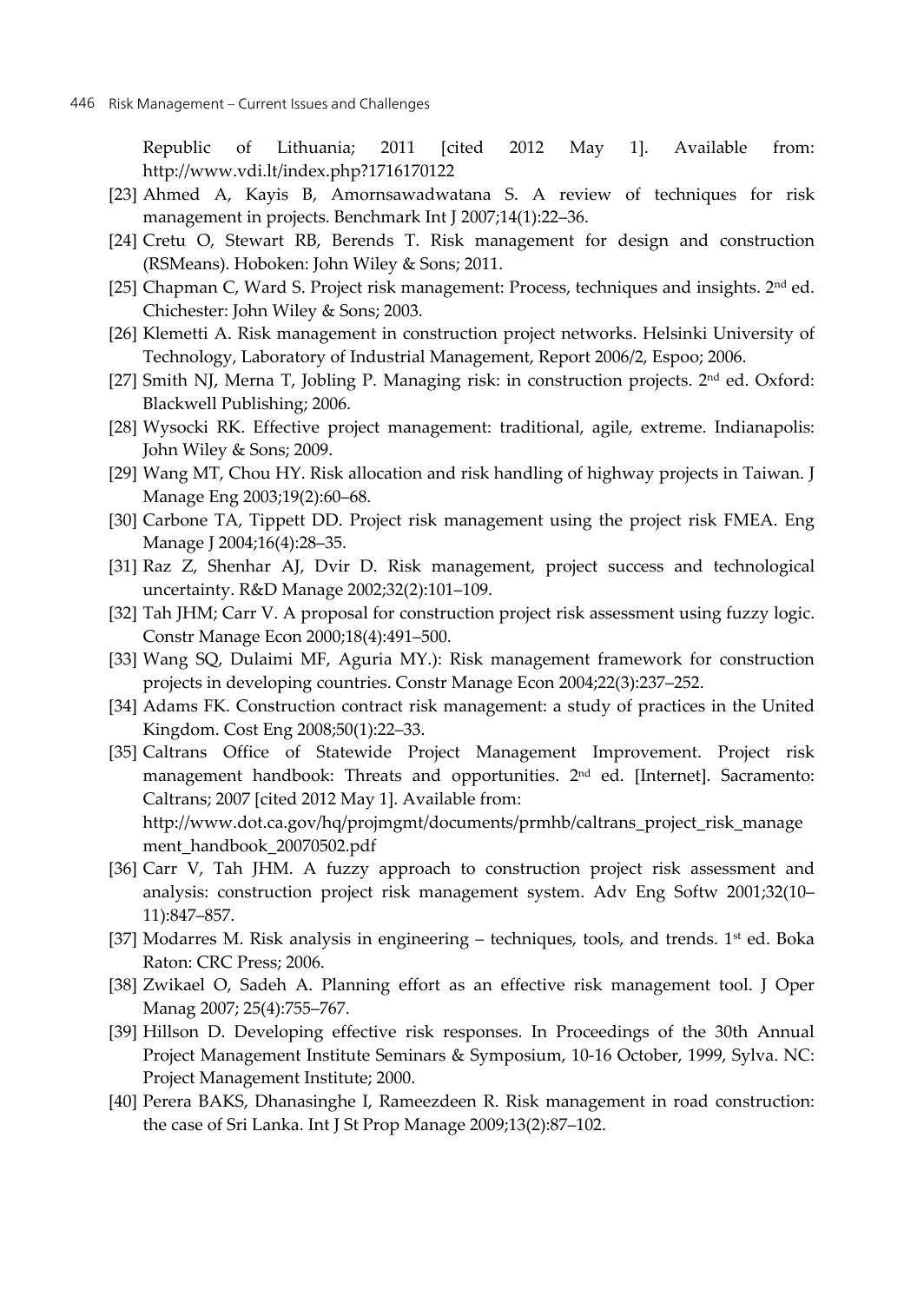- [41] Jannadi OA, Almishari S. Risk assessment in construction. J Constr Eng Managet 2003;129(5): 492–500.
- [42] Simu K. Risk management in small construction projects [Licentiate Dissertation]. Department of Civil and Environmental Engineering, Luleå: LTU; 2006.
- [43] Baloi D, Price ADF. Evaluation of global risk factors affecting cost performance in Mozambique [Internet]. London: RICS Foundation, COBRA; 2001 [cited 2012 March 11]. Available from:

http://www.rics.org/site/download\_feed.aspx?fileID=2483&fileExtension=PDF

- [44] Oyegoke AS, Khalfan MMA, McDermott P, Dickinson M. Managing risk and uncertainty in an agile construction environment: application of agile building specialist model. Int J Agile Syst Manage 2008;3(3–4):248–262.
- [45] Assaf SA, Al-Hejji S. Causes of delay in large construction projects. Int J Proj Manage 2006;24(4):349–357.
- [46] Aibinu AA, Odeyinka HA. Construction delays and their causative factors in Nigeria. J Constr Eng Manage 2006;132(7):667–677.
- [47] Nasir D, McCabe B, Hartono L. Evaluating risk in construction-schedule model (ERIC-S): construction schedule risk model. J Constr Eng Manage 2003;129(5):518–527.
- [48] Aramvareekul P, Seider DJ. Cost-time-risk diagram: project planning and management. Cost Eng 2006;48(11):12–18.
- [49] European Commission. FWC sector competitiveness studies N° B1/ENTR/06/054 Sustainable competitiveness of the construction sector. Final report [Internet]. ECORYS SCS Group; November 2011 [cited 2012 January 21]. Available from: http://ec.europa.eu/enterprise/sectors/construction/files/compet/sustainable\_competitiv eness/ecorys-final-report\_en.pdf
- [50] Lewicki RJ, Bunker BB. Developing and maintaining trust in work relationships. In: Kramer RM, Tyler TR, editors. Trust in organizations: frontiers of theory and research. Thousand Oaks: Sage Publications; 1996.
- [51] Pinto JK, Slevin DP, English B. Trust in projects: An empirical assessment of owner/contractor relation-ships., Int J Proj Manage 2009; 27(6):638–648.
- [52] Krane HP, Olsson NOE, Rolstadås A. How project manager–project owner interaction can work within and influence project risk management. Proj Manage J 2012;43(2):54– 67.
- [53] Kaklauskas A, Zavadskas EK, Bagdonavicius A, Kelpsiene L, Bardauskiene D, Kutut V. Conceptual modelling of construction and real estate crisis with emphasis on comparative qualitative aspects description. Transformations in Business & Economics 2010;9,1(19): 42–61.
- [54] Chan APC, Chan DWM, Ho KSK. Partnering in construction: critical study of problems for implementation. J Manage Eng 2003;19:126–135.
- [55] Brewer G, Strahorn S. Trust and the Project Management Body of Knowledge. Eng Constr Arch Manage 2012;19(3):286–305.
- [56] Ward S, Chapman C. Stakeholders and uncertainty management in projects. Constr Manage Econ 2008;26(6):563–577.